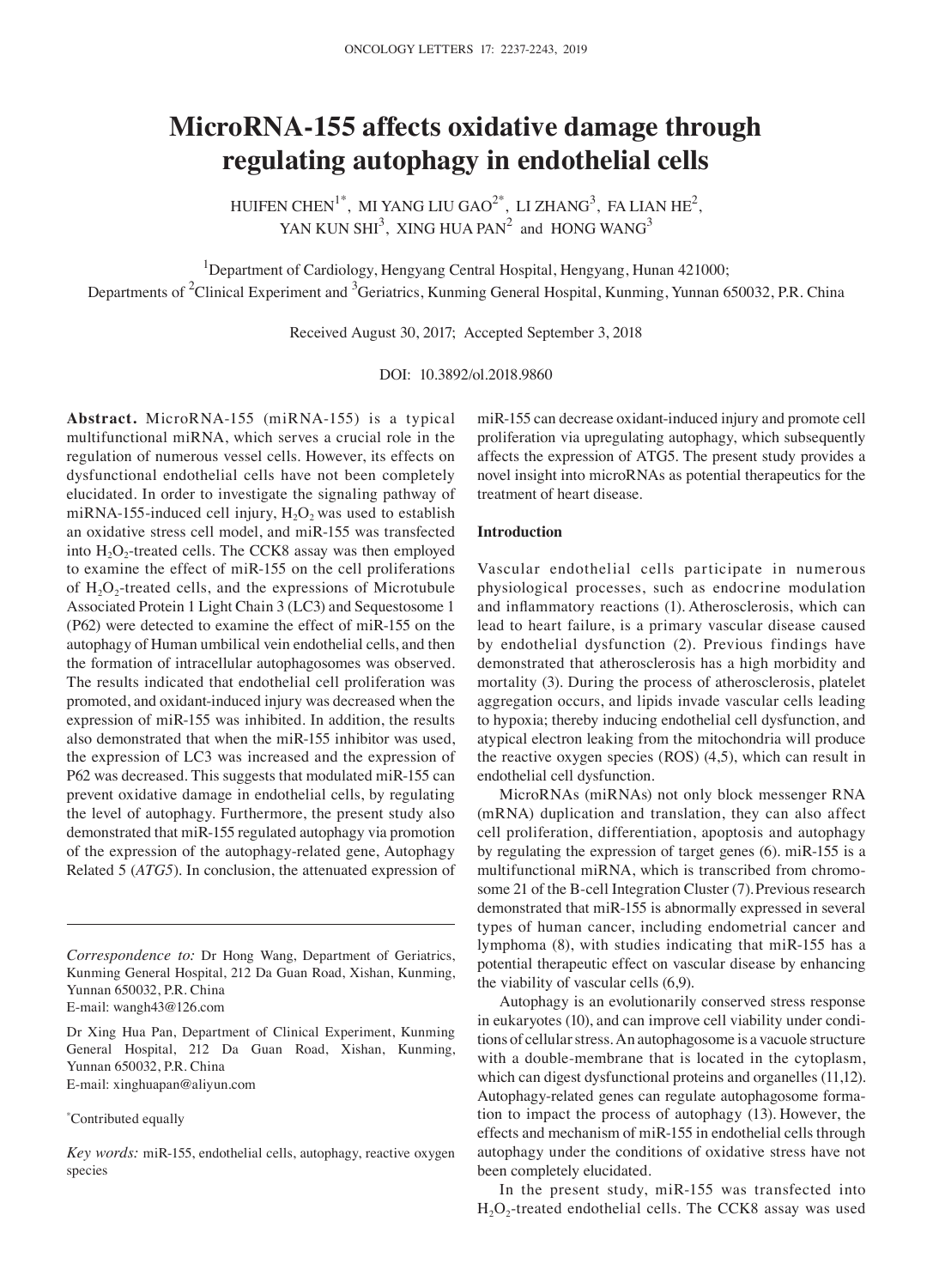to examine the effect of miR-155 on the proliferation of  $H_2O_2$ -treated cells, and the expressions of Microtubule Associated Protein 1 Light Chain 3 α (LC3) and (Nucleoporin 62) P62 were detected to examine the effect of miR-155 on the autophagy of Human umbilical vein endothelial cells (HUVECs), and the tandem‑fluorescent‑adenovirus was used to observe the intracellular autophagosome formation. The results demonstrated that the proliferation of endothelial cells under oxidative stress was promoted and the expression of LC3 and P62 was increased and decreased respectively. The results also demonstrated that miR-155 modulated autophagy via promoting autophagy-related genes (ATG5) expression.

# **Materials and methods**

*Cell culture.* Human umbilical vein endothelial cells (HUVECs) were obtained from iCell Bioscience, Inc. (Shanghai, China), The cells were cultured in a  $7.5 \text{ cm}^2$  culture flask (Corning Incorporated, Corning, NY, USA) in (450 mg/l) high-glucose DMEM (Gibco; Thermo Fisher Scientific, Inc., Waltham, MA, USA) supplemented with 10% fetal bovine serum (FBS; Hyclone; GE Healthcare Life Sciences, Logan, UT, USA), 1% endothelial growth factor and 1% penicillin and streptomycin (Hyclone; GE Healthcare Life Sciences). All the cells were cultured in an incubator at  $37^{\circ}$ C with  $5\%$  CO<sub>2</sub>. The experiments were conducted in triplicate at least 3 times.

*Treatment of the HUVECs by use of H<sub>2</sub>O<sub>2</sub>. Hydrogen peroxide*  $(H<sub>2</sub>O<sub>2</sub>, Sinopharm Chemical Research Co., Ltd., Shanghai,$ China) at 30% was used to treat the HUVECs at concentrations of 0, 100, 200, 400 and 800 nmol/l for 24 h at 37˚C prior to experimentation. The suit concentration of  $H_2O_2$ , which produced cytotoxic ROS was selected to treat the HUVECs in order to establish the oxidative stress cell model. A final concentration of 5  $\mu$ M 3-methyladenine (3-MA; Beyotime Institute of Biotechnology, Haimen, China) was used to treat the cells of the contrast group at 37˚C. The experiments were conducted in triplicate at least 3 times.

*Transfection of small interfering RNA (siRNA).* The sequence of miR-155-5p mimics was 5'-UUAAUGCUAAUCGUCAUA GGGGU-3', the sequence of miR-155-5p inhibitor was 5'-ACC CCUAUCACGAUUAGCAUUAA-3' and the siRNA sequence of miR-155 was 5'-GACAAUUACGAUUAGCACUAUCCC CAAAAACGGAGGUUGACUGAGGAUGUAUAAUCGUAA UUGUC-3', miR-155-5p mimics, miR-155-5p inhibitor and siRNA of miR-155 was purchased from Generay Biotech Co., Ltd. (Shanghai, China), The concentration of siRNA was 5 uM. The HUVECs were cultured in a 6 cm<sup>2</sup> petri dish (Corning Life Sciences, Wujiang, China) at a density of  $5x10^5$  cell/cm<sup>2</sup>, the cells were transfected with 100  $\mu$ mol/l siRNA miR-155 as the miR-155 negative control, miR-155 inhibitor and miR-155 mimic groups, by using a ribo FECT™ CP Transfection kit (Guangzhou RiboBio Co., Ltd., Guangzhou, China) according to the manufacturer's protocol, and the cells were subsequently incubated in fresh High Glucose-DMEM (Gibco; Thermo Fisher Scientific, Inc.) for 24 h at 37°C prior to treatment with  $H<sub>2</sub>O<sub>2</sub>$ . The experiments were conducted in triplicate at least 3 times.

*Transfection of fluorescent‑mRFP‑GFP‑LC3 adenovirus.* To detect intracellular autophagy, the fluorescent-mRFP-GFP-LC3 adenovirus (Hanbio Biotechnology Co., Ltd., Shanghai, China) was transfected into the HUVECs, miR-155 was transfected into four groups of cells, comprising miR-155 inhibitor negative control, miR-155 inhibitor, miR-155 mimic negative control and miR-155 mimic groups, prior to treatment with H<sub>2</sub>O<sub>2</sub>, then 50  $\mu$ l adenovirus and 8  $\mu$ l polybrane were added. Following co-culture for 48 h at 37°C, the number of fluorescent puncta in cells were counted using immunofluorescence laser confocal laser scanning microscopy (magnification, x40). Green fluorescent protein (GFP), displayed as green dots, represent the acidic lysosome. The red fluorescent proteins (RFP) represent the autophagy lysosome. When the number of green spots increased, the level of autophagy was reduced. mRFP merged with GFP, displayed as yellow dots, and represented the autophagosome. The experiments were repeated 3 times.

*Reverse transcription‑quantitative polymerase chain reac‑ tion (RT‑qPCR).* The total RNA of each group (miR-155 inhibitor negative control, miR-155 inhibitor, miR-155 mimic negative control and miR-155 mimic groups) was extracted from cultured cells using TRIzol reagent (Thermo Fisher Scientific, Inc.). The reverse transcription was performed by use of PrimeScript™ RT reagent kit (Takara Biotechnology Co., Ltd., Dalian, China) to synthesize complementary DNA (cDNA), according to the manufacturer's protocol. The cDNA reverse transcription procedure was as follows: 42˚C for 15 min followed with 85˚C for 2 min. The primer sequences used are listed in Table I. The qPCR Master Mix (Promega Corporation, Madison, WI, USA) was used according to the manufacturer's protocol, RT-qPCR was performed using a LightCycler 480 Real-Time system. The thermocycling conditions were as follows: 95˚C for 5 min, and then 40 cycles of 95°C for 15 sec and 60°C for 1 min, and finally 1 cycle of 95°C for 15 sec,  $60^{\circ}$ C for 1 min and 95°C for 15 sec. GAPDH was a housekeeping gene for normalized the relative target mRNA expression, and the comparative  $2-\Delta C\alpha$  method was used to quantify target gene expression (14). The experiments were repeated 3 times.

*Western blot analysis.* To extract proteins from HUVECs, the cells were washed twice with phosphate-buffered saline (PBS) in 25˚C for 5 min and then lysed in ice‑cold RIPA buffer containing 0.5nM PMSF (Beyotime Institute of Biotechnology). The lysates were centrifuged at 15,000 x g in 4<sup>°</sup>C for 15 min. The BCA protein assay kit (Thermo scientific, Inc.) was then used to detect the protein concentrations, and 20  $\mu$ g protein were separated by 12% SDS-PAGE gels, then transferred to polyvinylidene difluoride membranes, following blocking in 5% non‑fat milk of TBS with 0.05% Tween‑20 at 4˚C for 2 h. The membranes were then incubated with primary antibodies [LC3 A/B rabbit anti-mouse polyclonal antibody (1:1,000; cat. no. ab128025), ATG5 rabbit anti-mouse monoclonal antibody (1:1,000; cat. no. ab108327) and GAPDH mouse anti-rabbit monoclonal antibody (1:2,000; cat. no. ab8245; all Abcam Cambridge, MA, USA)] and P62 rabbit anti-mouse monoclonal antibody (1:1,000; cat. no. 8025; Cell Signaling Technology, Inc.) at 4˚C overnight, followed by incubation with secondary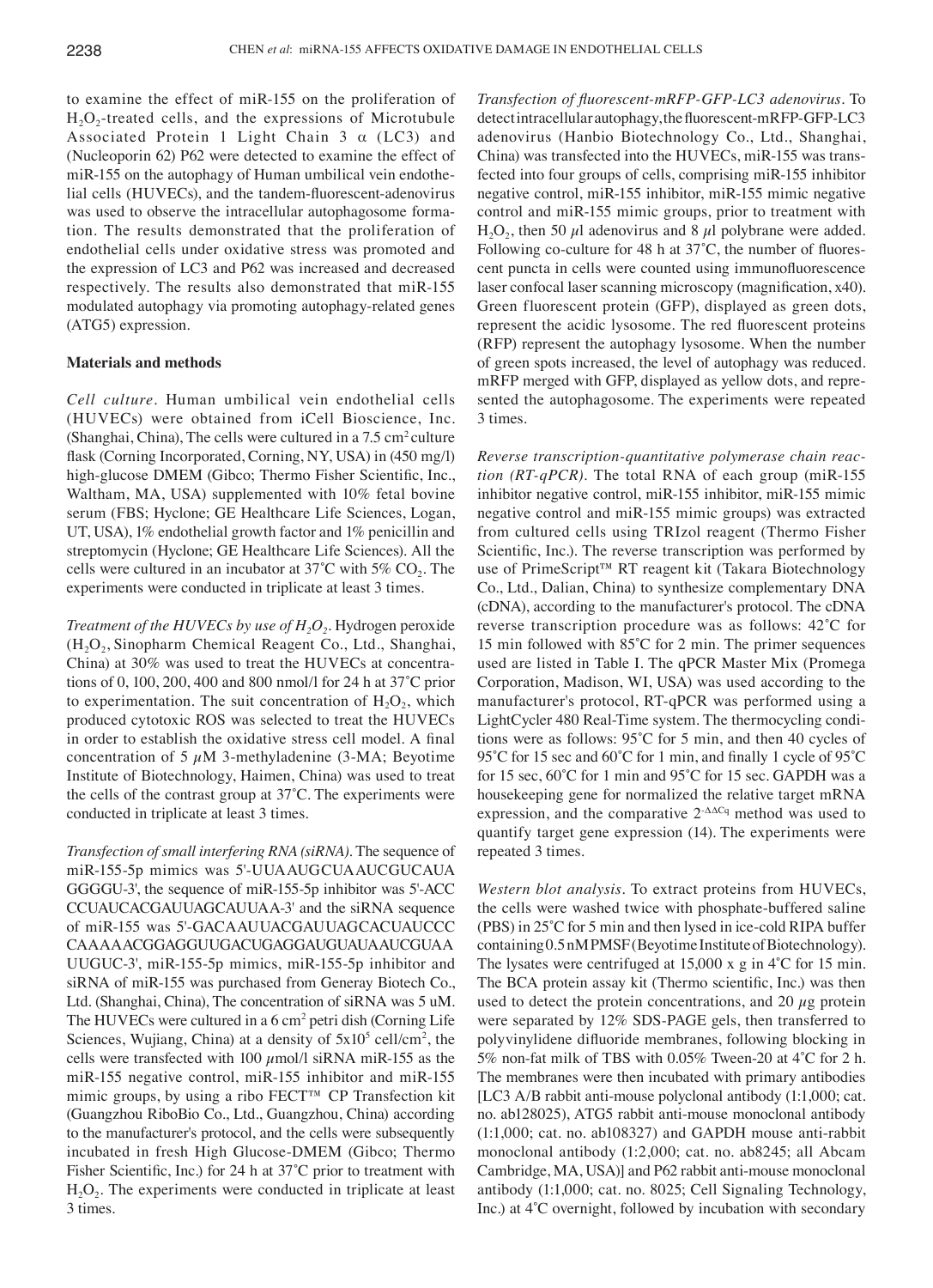| Table I. Primer sequences used in the present study. |  |  |
|------------------------------------------------------|--|--|
|------------------------------------------------------|--|--|

| Target gene     | Primer sequence                  |
|-----------------|----------------------------------|
| $m$ i $R-155$   |                                  |
| Forward         | 5'-GCTTCGGTTAATGCTAATCGTG-3'     |
| Reverse         | 5'-CAGAGCAGGGTCCGAGGTA-3'        |
| LC3A            |                                  |
| Forward         | 5'-GGCTTCCGAGTTGCTGACTG-3'       |
| Reverse         | 5'-CTGGTCGCGGATCTGCTGTA-3'       |
| LC3B            |                                  |
| Forward         | 5'-AGTTGGCACAAACGCAGGGTA-3'      |
| Reverse         | 5'-TTAGGAGTCAGGGACCTTCAGCA-3'    |
| P <sub>62</sub> |                                  |
| Forward         | 5'-AGTCTCTGGCGGAGCAGATGA-3'      |
| Reverse         | 5'-TCTGGCATCTGTAGGGACTGGA-3'     |
| ATG5            |                                  |
| Forward         | 5'-CCATCAATCGGAAACTCATGGA-3'     |
| Reverse         | 5'-ATCTGCAGCCACAGGACGAA-3'       |
| <b>GAPDH</b>    |                                  |
| Forward         | 5'-GAAGGGCTCATGACCACAGTCCAT-3'   |
| Reverse         | 5'-TCATTGTCGTACCAGGAAATGAGCTT-3' |

miR-155, microRNA-155; LC3A, Microtubule Associated Protein 1 Light Chain 3; LC3; P62, Sequestosome 1; ATG5, Autophagy Related 5.

antibodies [goat polyclonal anti-rabbit IgG (1:5,000; cat. no. ab6721) and goat polyclonal anti-mouse IgG (1:2,000; cat. no. ab6789; both Abcam)] for 2 h at 37˚C. The results were observed by using an enhanced chemiluminescence detection system (Thermo Fisher Scientific, Inc.). The experiments were repeated 3 times.

*Detecting intracellular ROS by use of superoxide dismutase (SOD) assay kit.* The supernatant of adherence cultured cells was removed and cells were washed with PBS twice in 25˚C for 5 min, then RIPA buffer (Beyotime Institute of Biotechnology) was used to split cells, and following centrifugation at 12,000 x g for 10 min in  $4^{\circ}$ C, the supernatant was collected. The dye conversion of 4-[3-(4-iodophenyl)-2-(4 -nitrophenyl)-2H5-tetrazolium]-1,3-benzene disulfonate to formazan (WST-1 Cell Proliferation and Cytotoxicity Assay kit; Beyotime institute of Biotechnology) was used to detect the intracellular ROS. Cells were plated at 7,500 cells/well into 96 well tissue culture plates and then were allowed to attach at 37°C for 12 h. Subsequently, the cells were treated by  $5 \mu M/l$ 3‑MA at 37˚C until autophagy occurs, and then the media was replaced with ischemic buffer at 37˚C for 30 min followed by being replaced with High-Glucose DMEM supplemented with 10% FBS, 1% endothelial growth factor and 1% penicillin and streptomycin in the absence or presence of BHA (0.1 mM; cat. no. 1009005) and NAC (5 mM; cat. no. 20021; both from Sigma-Aldrich; Merck KGaA, Darmstadt, Germany) for 24 h at 37˚C, WST‑1 reagent was added in 24‑h increments up to 72 h at 37˚C, following the manufacturer's protocols, and absorbance was recorded using a microplate reader (Thermo Fisher Scientific, Inc.) at 450 nm wavelength. The experiments were conducted in triplicate at least 3 times (15).

*Cell counting kit‑8 assay.* The CCK-8 assay kit (Beyotime Institute of Biotechnology) was used to detect the impact of miR-155 on cell proliferation. HUVECs were plated in 96-well plates at a density of  $2x10^4$  cell/well and were cultured for 24 h at 37°C. Subsequently, 10  $\mu$ l CCK-8 reagent with 100  $\mu$ l culture medium was added to each well for 2 h at 37˚C. The cells were measured at a wavelength of 450 nm using a microplate reader according to the manufacturer's protocol. The experiments were repeated 3 times.

*Statistical analysis.* SPSS 16.0 (SPSS, Inc., Chicago, IL, USA) was used to perform statistical analysis. A Student's paired t-test was used to compare between two groups by use of an open source software R language 3.5.0 (https://www.7down.com/soft/288188.html), and one-way analysis of variance (ANOVA) with Bonferroni post hoc correction was performed to compare the results between ≤3 groups, The one‑way ANOVA results were conducted by R software written by computer programmers from Department of Geriatrics in Kunming General Hospital (Kunming, China). The data are a result of at least three independent experimental repeats, and are presented as mean  $\pm$  standard deviation (SD). P<0.05 was considered to indicate a statistically significant difference.

# **Results**

*Establishment of oxidative stress endothelial HUVECs model*. A previous study reported that  $H_2O_2$ -treated cells released ROS, which can cause damage in cells, and LC3 I will convert into LC3 II when conjugated with phosphatidylethanolamine (16). The ratio of LC3 II/I was used to identify the activation of autophagy (17). In the present study,  $H_2O_2$ at concentrations of 0, 100, 200, 400, and 800 nmol/l were used to treat the cultured HUVECs for 24 h, and the expression of LC3 was detected to study the change of autophagy. The expression of P62 was also detected as a marker for autophagy. Furthermore, tandem‑fluorescent‑adenovirus was used to observe the intracellular autophagosome information. The SOD assay was then performed to examine ROS damage in endothelial cells.

The expression of LC3 I/II was its highest in HUVECs with an  $H_2O_2$  concentration of 400 nmol/l, and the expression of LC3 I/II was decreased in HUVECs when  $H_2O_2$  was administered at 800 nmol/l, as cell damage could not be repaired, thus leading to cell apoptosis (Fig. 1A). The results (Fig. 1B) confirmed the findings of Fig. 1A. Consequently, 400 nmol/l of  $H_2O_2$  was used in subsequent experimentations to induce autophagy in HUVECs.

*Downregulation of miR‑155 can promote HUVEC proliferation.* miR-155, the mimic miR-155 and the negative control miR-155 were transfected into  $H_2O_2$ -treated HUVECs. The CCK-8 assay was performed to detect HUVEC proliferation; the results demonstrated that cell proliferation in the miR-155 inhibitor group was higher compared with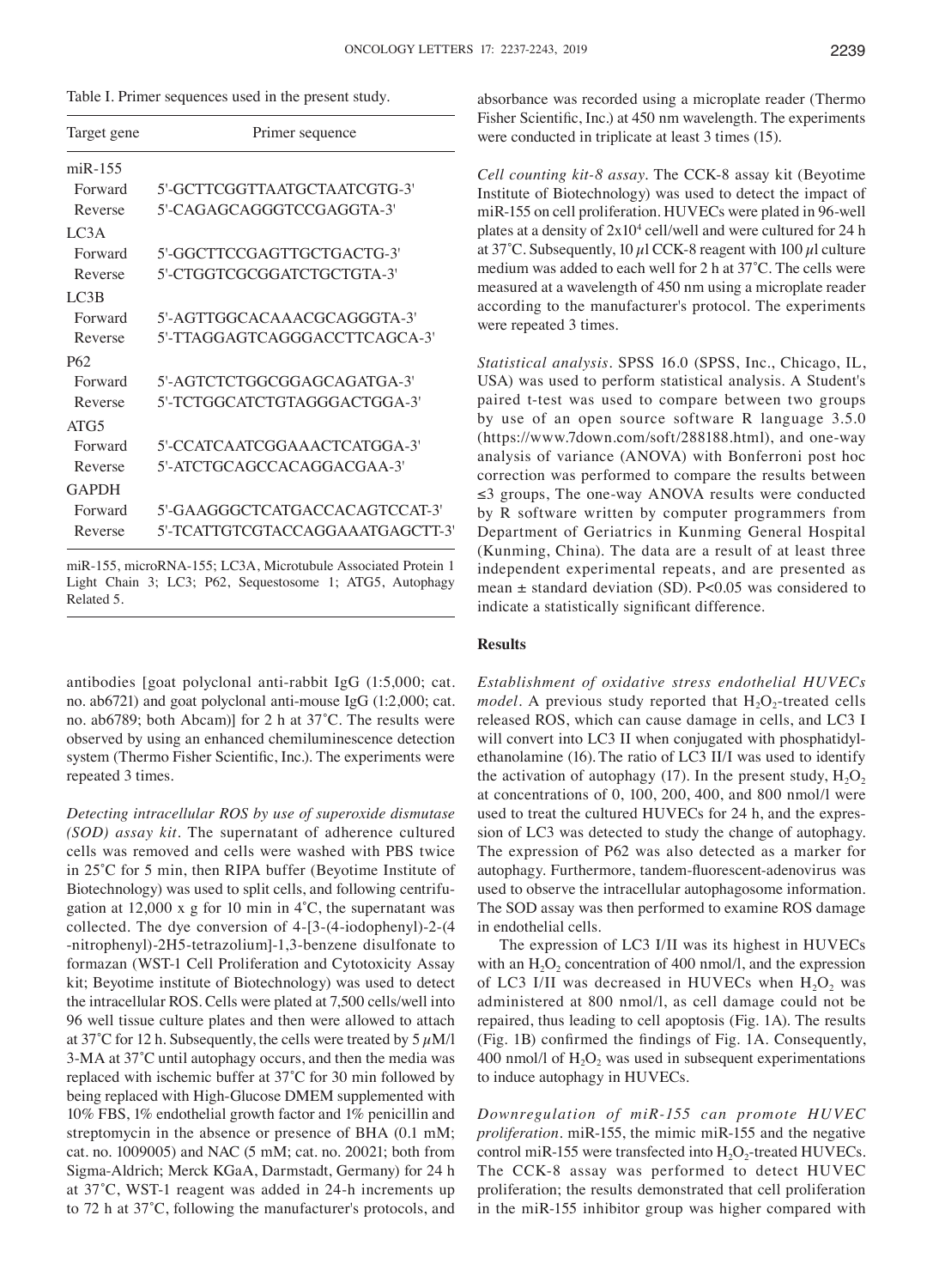

Figure 1. H<sub>2</sub>O<sub>2</sub> at 400 nmol/l can be used to induce autophagy in HUVECs. (A) Western blotting demonstrates that the expression of LC3 I/II was increased and the expression of P62 was decreased markedly, at 400 nmol/l H<sub>2</sub>O<sub>2</sub>. The RFP-mGFP-LC3-adenovirus was transfected into endothelial cells; immunofluorescence laser scanning confocal microscopy was used to count the yellow dots of cells. (B) The number of yellow dots were significantly increased compared with red dots, at H<sub>2</sub>O<sub>2</sub> concentrations of 400 and 800 nmol/l. \*\*P<0.01, n=3 (magnification, x100). HUVECs, Human umbilical vein endothelial cells; LC3, Microtubule Associated Protein 1 Light Chain 3 α; P62, Nucleoporin 62.



Figure 2. Downregulation of miR-155 promotes HUVEC proliferation. (A) Statistical data of the CCK-8 assay. The OD value at 450 nm was increased in the group transfected with the miR-155 inhibitor (\*\*P<0.01, n=3). (B) The Superoxide Dismutase assay was used to detect the activation of intracellular ROS following transfection with miR-155, the activation of ROS was decreased in the miR-155 inhibitor group. (C) Western blot presenting the level of autophagy related proteins expressed in each transfection group (\*\*P<0.01, n=3). (D) The RT-qPCR data demonstrated that LC3 I/II was overexpressed while P62 had a low expression level in the miR-155 inhibitor group (\*\*P<0.01, n=3). CCK-8, cell counting kit-8; OD, optical density; SOD, Superoxide Dismutase; HUVEC, Human umbilical vein endothelial cell; LC3, Microtubule Associated Protein 1 Light Chain 3 α; P62, Nucleoporin 62; 3-MA, 3-methyladenine; miR-155 NC mi, miR-155 mimic negative control; miR-155 NC in, miR-155 inhibitor, negative control.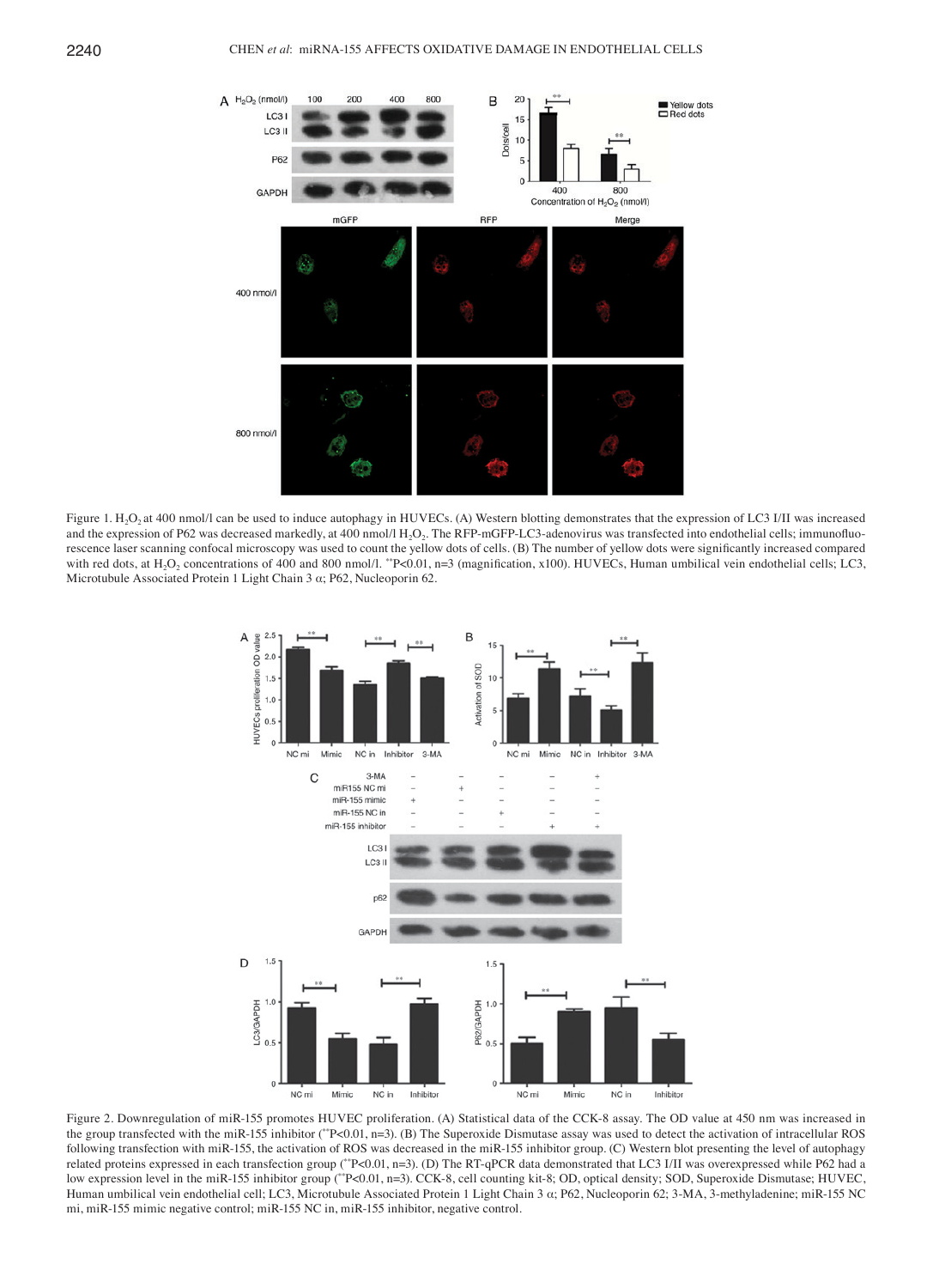

Figure 3. miR-155 promotes the proliferation of endothelial cells and decreases intracellular reactive oxygen species damage via modulating autophagy. (A) Representative image (magnification, x100) and (B) statistical data from the groups transfected with the RFP‑mGFP‑LC3‑adenovirus and miR‑155. The number of yellow dots per cell in the miR-155 inhibitor group were increased. \*\*P<0.01 (n=3). GFP, green fluorescent protein; RFP, red fluorescent protein; NC in, miR-155 inhibitor negative control; mimic, miR-155 mimic; NC mi, miR-155 negative control mimic; Inhibitor, miR-155 inhibitor.

the miR-155 inhibitor negative control group (Fig. 2A). The SOD assay data confirmed that the suppression of miR-155 can protect HUVECs from oxidative stress (Fig. 2B). Western blotting was used to determine whether autophagy was involved in miR-155-mediated HUVEC proliferation and increase the activation of ROS. The result demonstrated that LC3 was overexpressed and the P62 had low protein expression levels in the miR-155 inhibitor group (Fig. 2C). The results of RT‑qPCR corroborated these findings (Fig. 2D). The expression of LC3 and number of yellow dots were increased when miR-155 was downregulated (Fig. 3A and B). The results

indicate that suppression of miR-155 promotes the proliferation of endothelial cells and decreases intracellular ROS damage via modulating autophagy.

*miR‑155 regulates autophagy via modulation of ATG5 in HUVECs.* To explore the mechanism of how miR-155 regulates autophagy in HUVECs, the expression of ATG5 was detected. The results demonstrated that the expression of ATG5 was decreased when miR-155 was overexpressed (Fig. 4A). Furthermore, when 3-MA was used to inhibit autophagy, ATG5 protein and mRNA expressions were also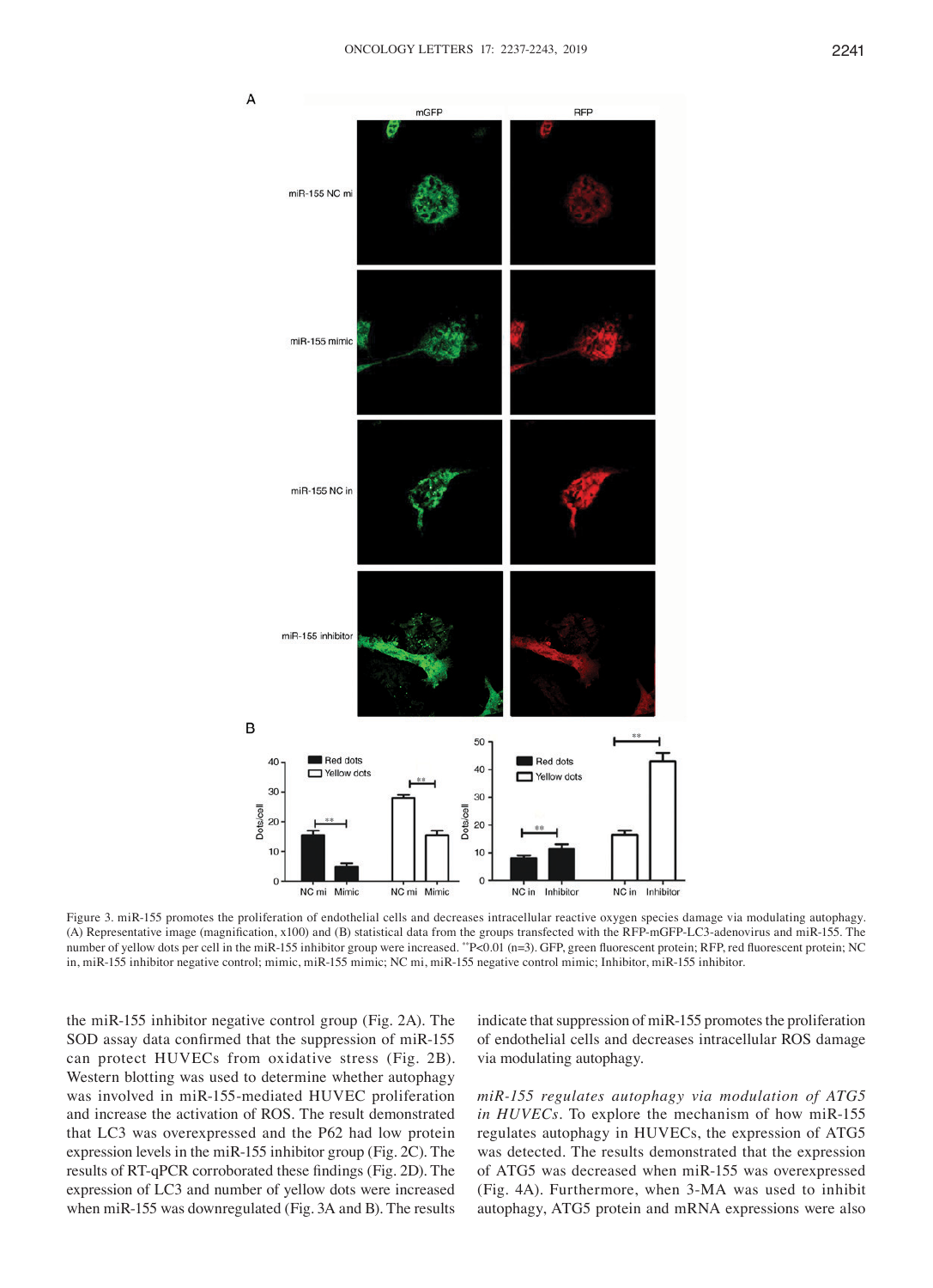

Figure 4. The representative image of (A) western blot analysis and (B) quantitative analysis of the RT-qPCR, demonstrating that the expression of ATG5 was decreased in the miR-155 mimic group. The level of ATG5 was also decreased in the group of 3-MA and miR-155. \*\*P<0.01 (n=3). 3-MA, 3-methyladenine; RT-qPCR, reverse transcription-quantitative polymerase chain reaction; ATG5, Autophagy Related 5; NC in, miR-155 inhibitor negative control; mimic, miR-155 mimic; NC mi, miR-155 negative control mimic; Inhibitor, miR-155 inhibitor.

decreased (Figs. 4). These results indicate that miR-155 regulates autophagy in HUVECs via decreasing the expression of ATG5.

## **Discussion**

Oxidative stress can cause endothelial cells to produce ROS, which can lead to protein dysfunction and DNA fragmentation, as well as morphological changes in endothelial cells (3). In the present study, oxidative stress cell models were established using different concentrations of  $H_2O_2$ . The expression of LC3 and P62 were detected to explore the suitable concentration, which can either induce autophagy or protect against death from apoptosis, culminating in the selection of 400 nmol/l  $H<sub>2</sub>O<sub>2</sub>$  to establish cell models for oxidative stress.

Several studies have demonstrated that miR-155 serves an essential role in various physiological and pathological processes, for example, miR-155 is an inhibitor of autophagy in chondrocytes and contributes to the pathogenesis of OA (9), and miR-155 is downregulated in familial adenomatous polyposis and modulates WNT signaling by targeting AXIN1 and transcription factor 4 (18). Previous reports have demonstrated that miR-155 can inhibit activated caspase-3, and induce apoptosis in cancer (16,19). Previous research has demonstrated that there were complex interactions between autophagy and apoptosis. These studies suggest that miR-155 may also modulate autophagy in heart disease (20-22).

Autophagy is a highly conserved process that maintains cellular homeostasis (21). Under conditions of oxidative stress, autophagy can degrade proteins to provide essential amino acids and energy (23). A previous report demonstrated that unregulated autophagy can aid in endothelial cell survival from intracellular peroxidation damage (24).

In the present study, the effects of miR-155 on endothelial cells under conditions of oxidative stress were investigated. Firstly, attenuated miR-155 expression can reduce ROS overproduction in  $H_2O_2$ -treated HUVECs, which means modulating miR-155 can prevent HUVECs from intracellular peroxidative damage. In addition, the activation of ROS was decreased and cell proliferation was increased when the expression of miR-155 was inhibited. The results indicated that inhibition of miR-155 may increase the level of autophagy and promote the proliferation of HUVECs. Summarily, the data demonstrated

that inhibiting miRNA-155 prevents endothelial cells from oxidative damage via regulating the level of autophagy.

A previous study reported that, the overexpression of ATG5 significantly promoted angiogenesis in endothelial progenitor cells (12). ATG5 can combine with the proteins autophagy related 12 and autophagy related 16 to generate a macromolecular complex that promotes the formation of an autophagosome (23). It has been reported that endothelial cells will lose the ability of tubule formation and migration following ATG5 knockdown (11). Emphasizing that ATG5 can modulate autophagy and the function of endothelial cells. In the present study, the mechanism of miR-155 in modulating autophagy was investigated via detecting the expression of ATG5. The results demonstrated that inhibited miR-155 increases the expression of ATG5, which indicated that miR-155 modulates autophagy through decreasing the expression of ATG5.

The repair of endothelial cell dysfunction is the foundation for atherosclerosis treatment at the molecular level.

The present study attempted to verify that inhibiting the expression of miR-155 may protect endothelial cells from intracellular peroxidative damage and promote cell proliferation via modulating autophagy. This provides a novel insight into miRNAs as potential therapeutics for the treatment of heart disease.

#### **Acknowledgements**

Not applicable.

## **Funding**

The present study was supported by grants from the National Natural Science Foundation of China (grant no. 81270224).

#### **Availability of data and materials**

The datasets used and/or analyzed during the current study are available from the corresponding author on reasonable request.

#### **Authors' contributions**

HFC and HW conceived and designed the study, completed the majority of the experiments and wrote the manuscript. MYLG,